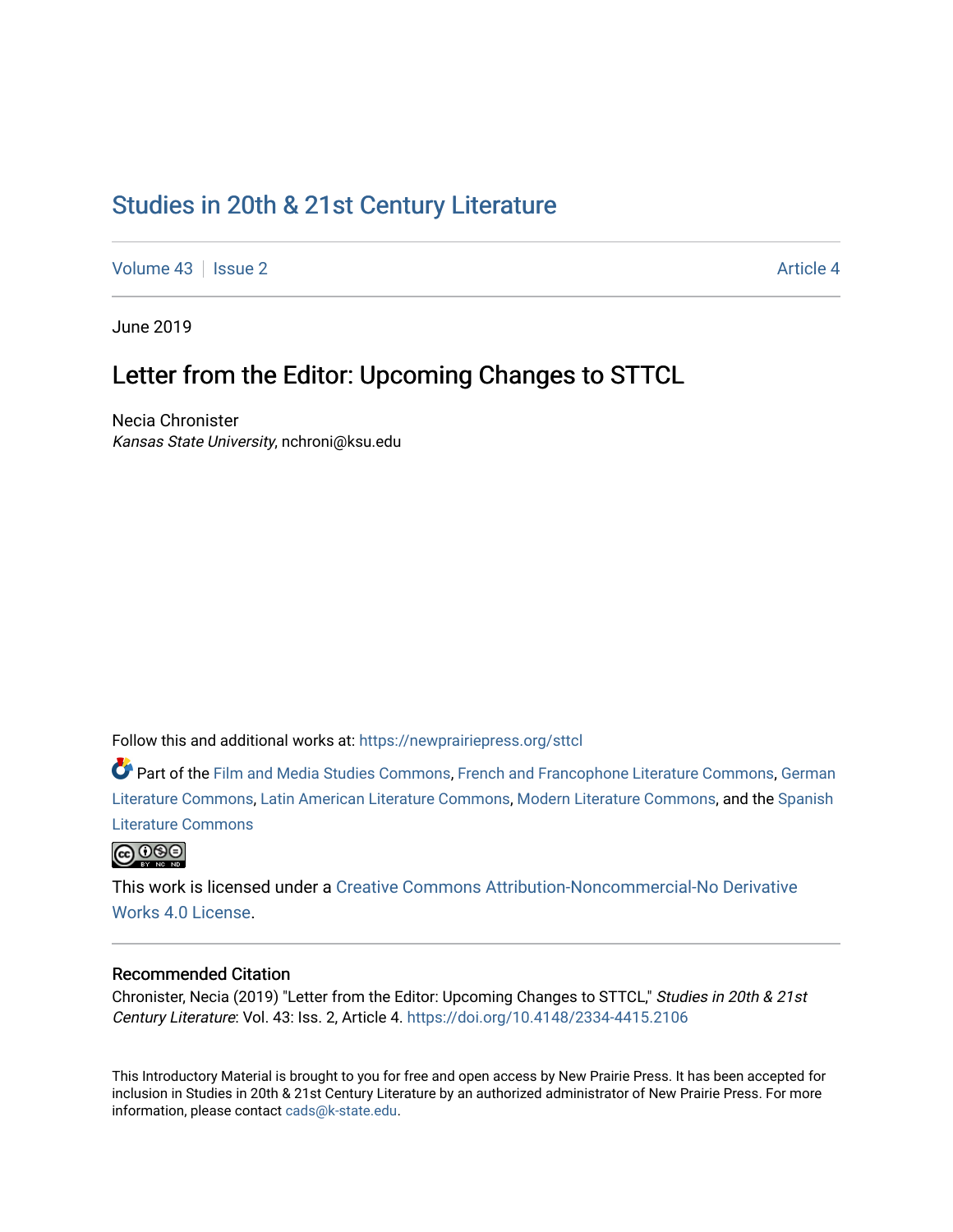# Letter from the Editor: Upcoming Changes to STTCL

### Abstract

Letter from the Editor regarding upcoming changes to STTCL

This introductory material is available in Studies in 20th & 21st Century Literature: [https://newprairiepress.org/sttcl/](https://newprairiepress.org/sttcl/vol43/iss2/4) [vol43/iss2/4](https://newprairiepress.org/sttcl/vol43/iss2/4)